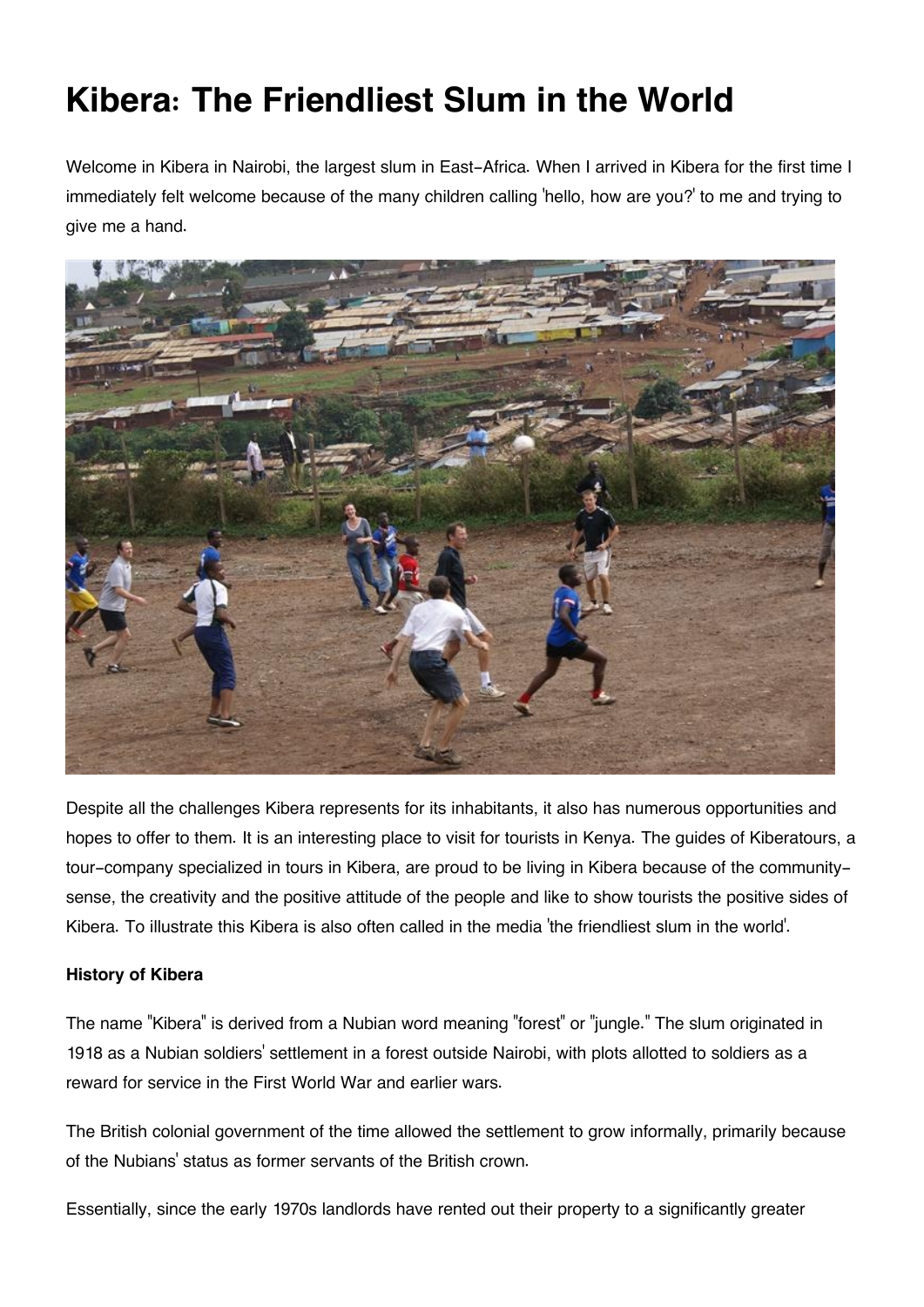number of tenants than the laws permit. Since the slum-dwellers find the offered rates to be comparatively affordable, the number of residents in Kibera has increased accordingly despite its unauthorized nature. Its population is put at anything between 600,000 and 1.2 million.

## **Geography**

Kibera is situated southwest of Nairobi city centre and is framed by a railroad line and the Ngong River. In an area of about 4 square kilometers there are approximately one million people living, one-third of Nairobi's population. However the figure might be even higher – there are no precise figures. People say it is the densest populated area on earth.



Kibera has residents coming from all the major ethnic backgrounds with some areas being specifically dominated by one tribe. This multi-ethnic nature coupled with the tribalism of Kenyan politics has led Kibera to be the site of small ethnic conflicts throughout its near 100-year history.

A railway line passes through Kibera, thus passengers heading for Kisumu can view the slum. This railway has got a lot of history as you will find out during the tour. It's 'the voice' of the people of Kibera in politics.

Kibera is heavily polluted by soot, dust, and other wastes. Open sewage routes, in addition to the common use of flying toilets, also contribute to contamination of the slum with human and animal feces.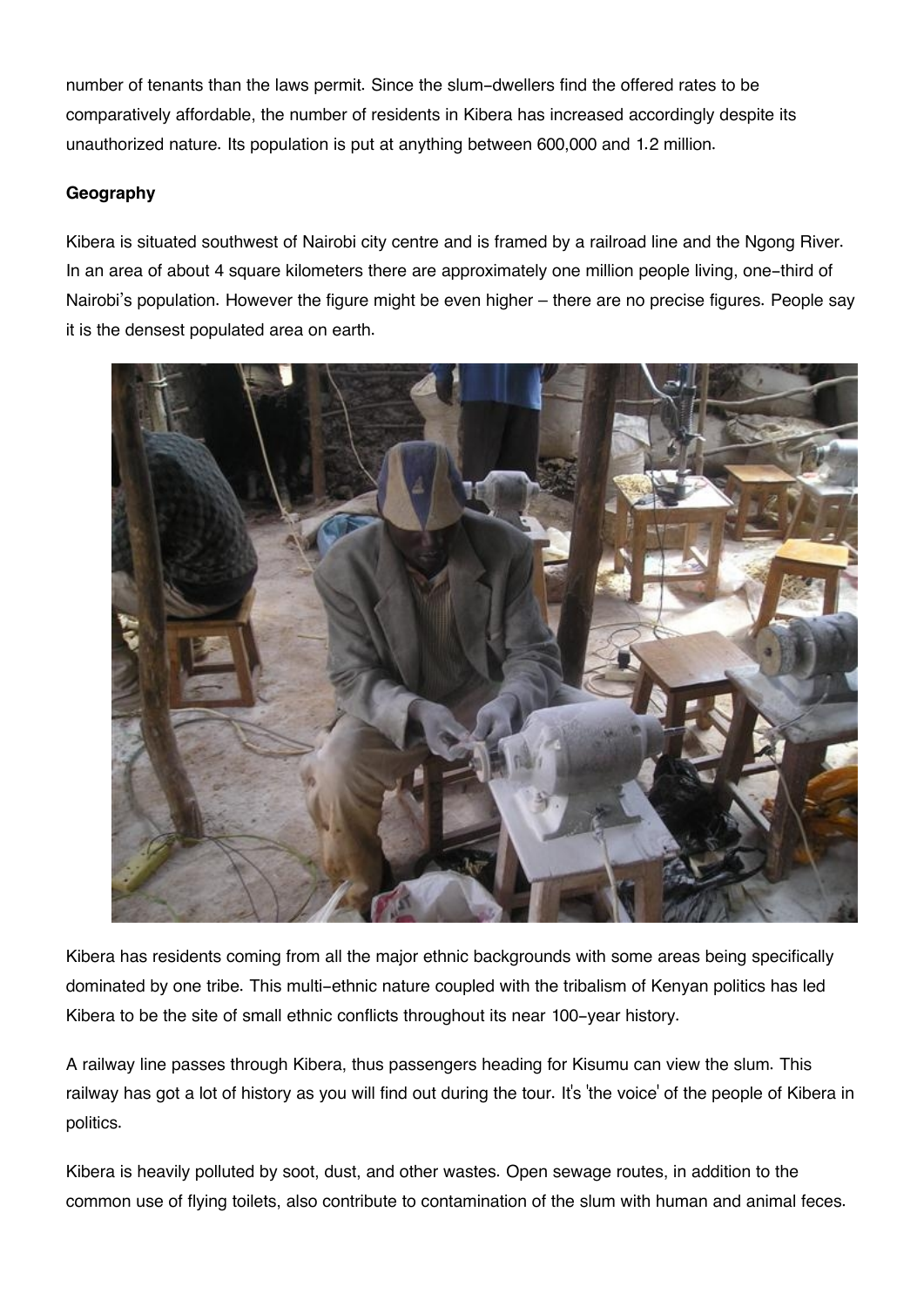#### **Tourists in Kibera, Why?**

Like the reason for tourism in all other parts of the world, tourists are coming to Kibera to see the local customs and habits and to meet the local people. Also, local businesses and schools can be very interesting to them because they are so different from the businesses and schools in their home countries.

For the people living in Kibera, tourism offers an opportunity to make a living (also like in all other parts of the world). Furthermore, for some people in Kibera tourism also offers an opportunity to promote Kibera. They feel that the image of Kibera in the media is too negative and tourism gives them the opportunity to show tourists the other, more positive sides of Kibera.

Like Fredrik Otieno, who is the co-founder and guide of Kiberatours. He also works as a volunteer in the Kibera Youth Club, and likes working in the tourism-business because this way he is able to show his Kibera as a 'city of hope'. He likes the fact that Kibera has a strong and united voice and he likes to tell tourists about his positive experiences in Kibera.



#### **Promoting Kibera**

Also, the mission of the tour operator is to promote Kibera as a city of hope by organizing tours and showing the mostly unseen part of Kenya to tourists staying in the country. The tours show Kibera as it